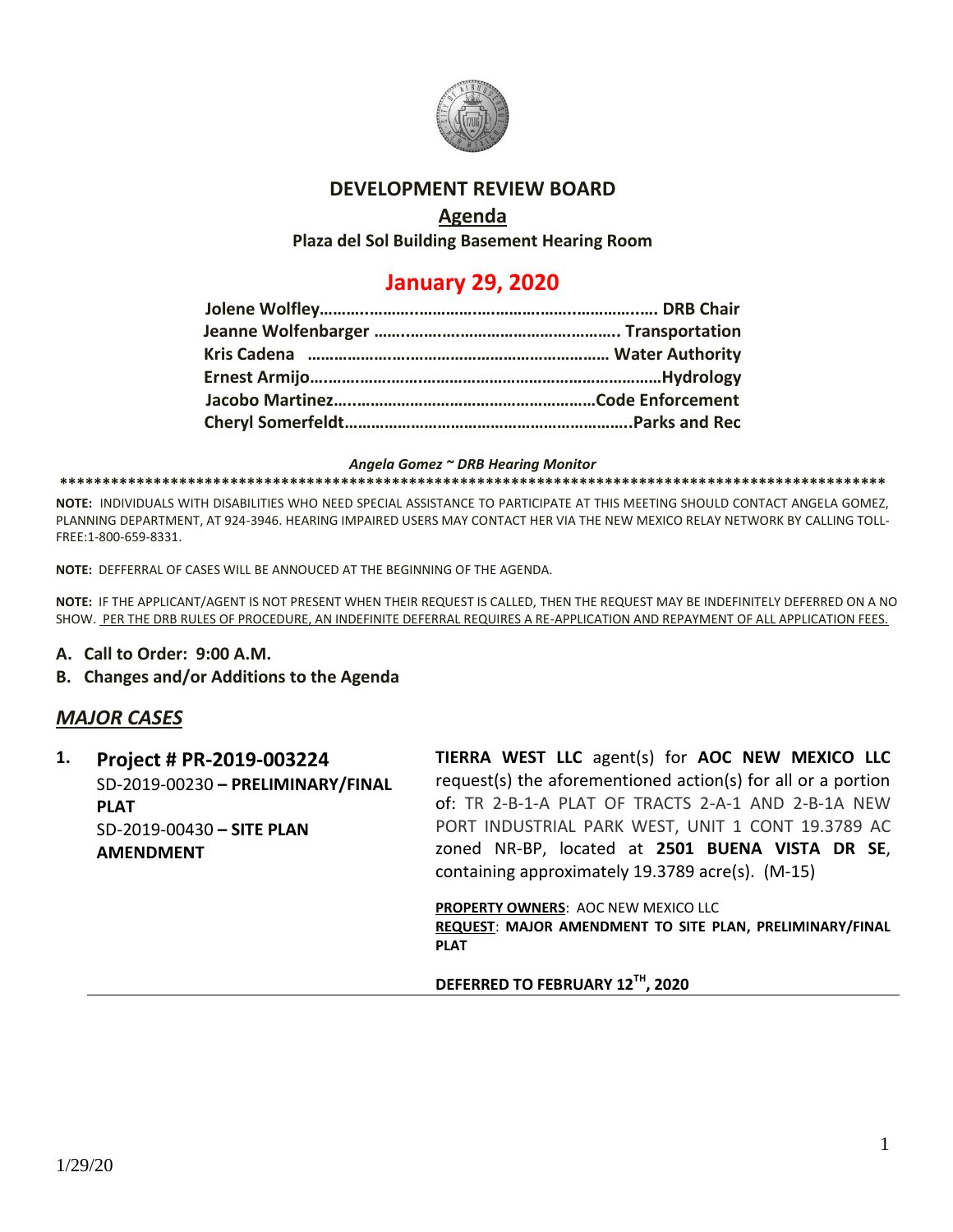| 2. | Project #PR-2018-001501<br>(1010023)<br>SD-2019-00163 - VACATION OF PRIVATE<br><b>EASEMENT</b><br>SD-2019-00162 - VACATION OF PUBLIC<br><b>EASEMENT</b><br>VA-2019-00290 - WAIVER SIDEWALK<br>VA-2019-00289 - WAIVER STREET<br>SI-2019-00299 - SITE PLAN             | ISAACSON & ARFMAN, LLC agent(s) for MONTANO FAMILY<br><b>HOMES LLC</b> request(s) the aforementioned action(s) for all<br>or a portion of TRACT 6-A-2 PLAT OF LOTS 6-A-1 AND 6-A-2<br>NORTH FOURTH STREET HOMESITES ADDN, zoned R-A,<br>located at 712 MONTANO RD NW between 9th ST NW and<br>HARWOOD LATERAL, Albuquerque, NM,<br>containing<br>approximately 1.7110 acre(s). (F-14) [Deferred from 9/25/19,<br>11/20/19<br>PROPERTY OWNERS: PERLA SARITA R TRUSTEE PERLA LVTC/O JEFFREY<br><b>PARKS</b><br>REQUEST: CLUSTER DEVELOPMENT OF 8 RESIDENTAL LOTS WITH                                                                                                                                                                                                                                                                                                                                                               |
|----|----------------------------------------------------------------------------------------------------------------------------------------------------------------------------------------------------------------------------------------------------------------------|-----------------------------------------------------------------------------------------------------------------------------------------------------------------------------------------------------------------------------------------------------------------------------------------------------------------------------------------------------------------------------------------------------------------------------------------------------------------------------------------------------------------------------------------------------------------------------------------------------------------------------------------------------------------------------------------------------------------------------------------------------------------------------------------------------------------------------------------------------------------------------------------------------------------------------------|
|    |                                                                                                                                                                                                                                                                      | <b>ASSOCIATED OPEN SPACE</b><br>DEFERRED TO MARCH 11TH, 2020.                                                                                                                                                                                                                                                                                                                                                                                                                                                                                                                                                                                                                                                                                                                                                                                                                                                                     |
| 3. | <b>Project #1011598</b><br>18DRB-70137 - VACATION OF PUBLIC<br><b>RIGHT-OF-WAY</b><br>18DRB-70138 - SIDEWALK VARIANCE<br>18DRB-70139 - SUBDIVISION DESIGN<br><b>VARIANCE FROM MINIMUM DPM</b><br><b>STANDARDS</b><br>18DRB-70140 - PRELIMINARY/<br><b>FINAL PLAT</b> | <b>BOB KEERAN, request(s) the aforementioned action(s) for</b><br>all or a portion of $lot(s)$ 17 & 18, Block(s) 4, Tract(s) 3,<br>NORTH ALBQ ACRES Unit 3, zoned PD (RD/5DUA), located<br>on VENTURA ST NE between SIGNAL AVE NE and<br>ALAMEDA BLVD NE, containing approximately 2 acre(s).<br>(C-20) [Deferred from 5/16/18, 6/13/18, 7/18/18/, 8/8/18, 9/12/18, 10/24/18,<br>12/5/18, 12/19/18, 1/9/19, 1/23/19, 2/13/19, 2/27/19, 3/20/19, 4/17/19, 4/24/19,<br>6/5/19, 7/10/19, 8/7/19, 9/18/19, 10/30/19, 12/11/19].<br>DEFERRED TO APRIL 22ND, 2020.                                                                                                                                                                                                                                                                                                                                                                      |
| 4. | Project #PR-2019-002046<br>(1010582, 1001515)<br>SI-2019-00032 - SITE PLAN - DRB                                                                                                                                                                                     | WILSON & COMPANY, agent(s) for COA SOLID WASTE<br>MANAGEMENT DEPT., request(s) the aforementioned<br>action(s) for all or a portion of a northerly portion of TRACT<br>107B1A1 excluding portions of Right of Way and excluding<br>a northerly portion, TRACT 107B1A2 excluding portion of<br>Right of Way, TRACT in the SW Corner - TRACT 107B1B,<br>TRACT 108A3A1A, TRACT 108A3A1B, and TRACT 108A3B,<br>TRACTS 108A1A1B1B & 108A1A2B2, TRACT 108A1A2B1A,<br>TRACT 107B2A2 excluding Rights of Way, TRACT 107B2A1,<br>excluding portion of Right of Way, MRGCD Map#33, zoned<br>NR-LM, located at 4600 EDITH BLVD NE (SE corner of<br><b>COMANCHE RD NE AND EDITH BLVD NE), containing</b><br>approximately 22.0 acre(s). (G-15) [Deferred from 2/27/19, 3/27/19,<br>5/1/19, 5/22/19, 6/19/19, 7/31/19, 9/25/19, 12/18/19]<br><b>PROPERTY OWNERS: CITY OF ALBUQUERQUE</b><br>REQUEST: SITE PLAN FOR NEW ADMIN BUILDING, VEHICLE |

**REQUEST**: **SITE PLAN FOR NEW ADMIN BUILDING, VEHICLE MAINTENANCE BUILDING, BIN REPAIR/WELD SHOP BUILDING AND STORAGE AREA, GUARD SHACK, RECYCLING DROP OFF AREA, PARKING AREAS AND CNG FUELING STATION**

**DEFERRED TO FEBRUARY 26TH, 2020.**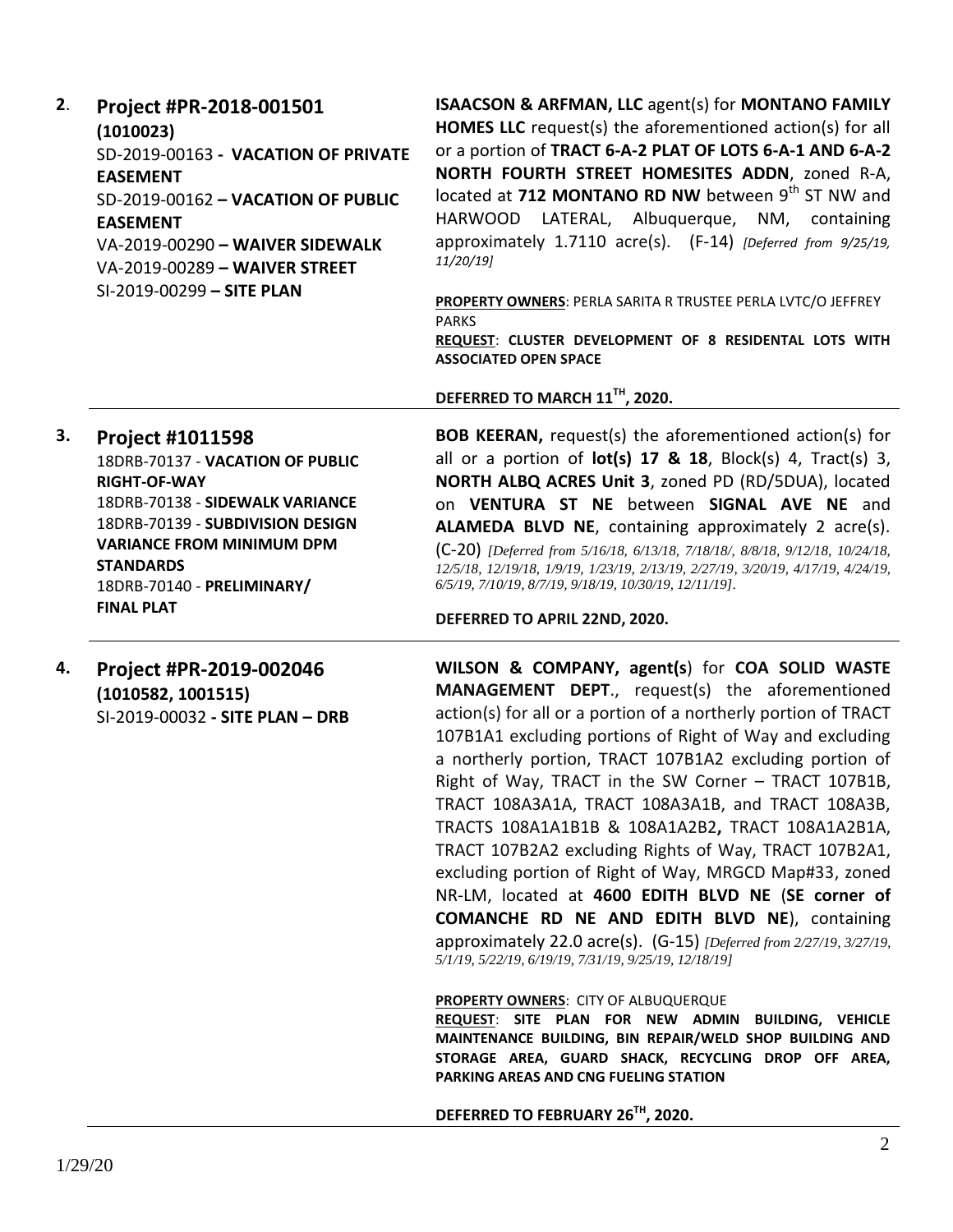| 5. | Project #PR-2019-002677<br>SI-2019-00252 - SITE PLAN                                                  | MODULUS ARCHITECTS, INC. agent(s) for CARLISLE<br><b>ASSOCIATES LP</b> request(s) the aforementioned action(s) for<br>all or a portion of TRACTS A & B CARLISLE & INDIAN<br>SCHOOL SUBDIVISION BEING A PART OF BLOCKS 16 & 17<br>AND A PART OF BLOCKS 14 & 15 NETHERWOOD PARK<br>SECOND FILING EXCLUDING PORTIONS OUT TO R/W,<br>zoned MX-M, located at the NEC of INDIAN SCHOOL RD NE<br>and CARLISLE BLVD NE, containing approximately 10.2<br>acre(s). (H-16) [Deferred from 8/21/19, 8/28/19, 9/18/19, 10/23/19,<br>10/30/19, 11/6/19, 12/4/19, 12/18/19, 1/15/20]<br>PROPERTY OWNERS: CARLISLE ASSOCIATES C/O ROSEN ASSOC MGMT<br><b>GROUP</b><br>REQUEST: 120,000+ SF RETAIL DEVELOPMENT<br>DEFERRED TO FEBRUARY 5TH, 2020.                                                                                                                     |
|----|-------------------------------------------------------------------------------------------------------|-------------------------------------------------------------------------------------------------------------------------------------------------------------------------------------------------------------------------------------------------------------------------------------------------------------------------------------------------------------------------------------------------------------------------------------------------------------------------------------------------------------------------------------------------------------------------------------------------------------------------------------------------------------------------------------------------------------------------------------------------------------------------------------------------------------------------------------------------------|
| 6. | Project # PR-2018-001470<br>(1000643)<br>SI-2019-00421 - SITE PLAN                                    | <b>DANIEL SOLARES JR.</b> agent(s) for <b>IPMI 6 LLC</b> request(s) the<br>aforementioned action(s) for all or a portion of: TRACT 84E<br>MRGCD MAP 35 & ADJ VAC PORT OF 9TH ST, zoned MX-M,<br>located at 2500 12 <sup>TH</sup> STREET between 12 <sup>TH</sup> ST and MENAUL<br><b>BLVD</b> , containing approximately 47.29 acre(s).<br>(H-<br>13)[Deferred from 1/8/20, 1/22/20]<br><b>PROPERTY OWNERS: US INDIAN SERVICE AND BUREAU OF INDIAN</b><br><b>AFFAIRS</b><br>REQUEST: THREE RETAIL STRUCTURES, PARKING LOT AND SITE<br><b>AMENITIES</b><br>IN THE MATTER OF THE AFOREMENTIONED APPLICATION, BEING IN<br>COMPLIANCE WITH ALL APPLICABLE REQUIREMENTS OF THE DPM<br>AND THE IDO, THE DRB HAS APPROVED THE SITE PLAN. FINAL SIGN-<br>OFF IS DELEGATED TO: WATER AUTHORITY FOR UPDATED UTILITY<br>PLAN AND TO PLANNING FOR FINAL SIGN OFF. |
| 7. | Project # PR-2019-002454<br>(AKA: PR-2019-003125)<br>SD-2019-00215 - PRELIMINARY/FINAL<br><b>PLAT</b> | <b>TIMOTHY SOLINSKY</b> request(s) the aforementioned<br>action(s) for all or a portion of: TRACTS A-1 A-2, zoned MX-<br>FB-UD, located at 415 TIJERAS AVE, containing<br>approximately 2.0314 acre(s). (J-14) [Deferred from 12/11/19,<br>1/15/20, 1/22/20]<br>PROPERTY OWNERS: BERNALILLO COUNTY<br>REQUEST: CONSOLIDATE 21 LOTS INTO 2/ GRANT EASEMENTS<br>DEFERRED TO FEBRUARY 12TH, 2020.                                                                                                                                                                                                                                                                                                                                                                                                                                                        |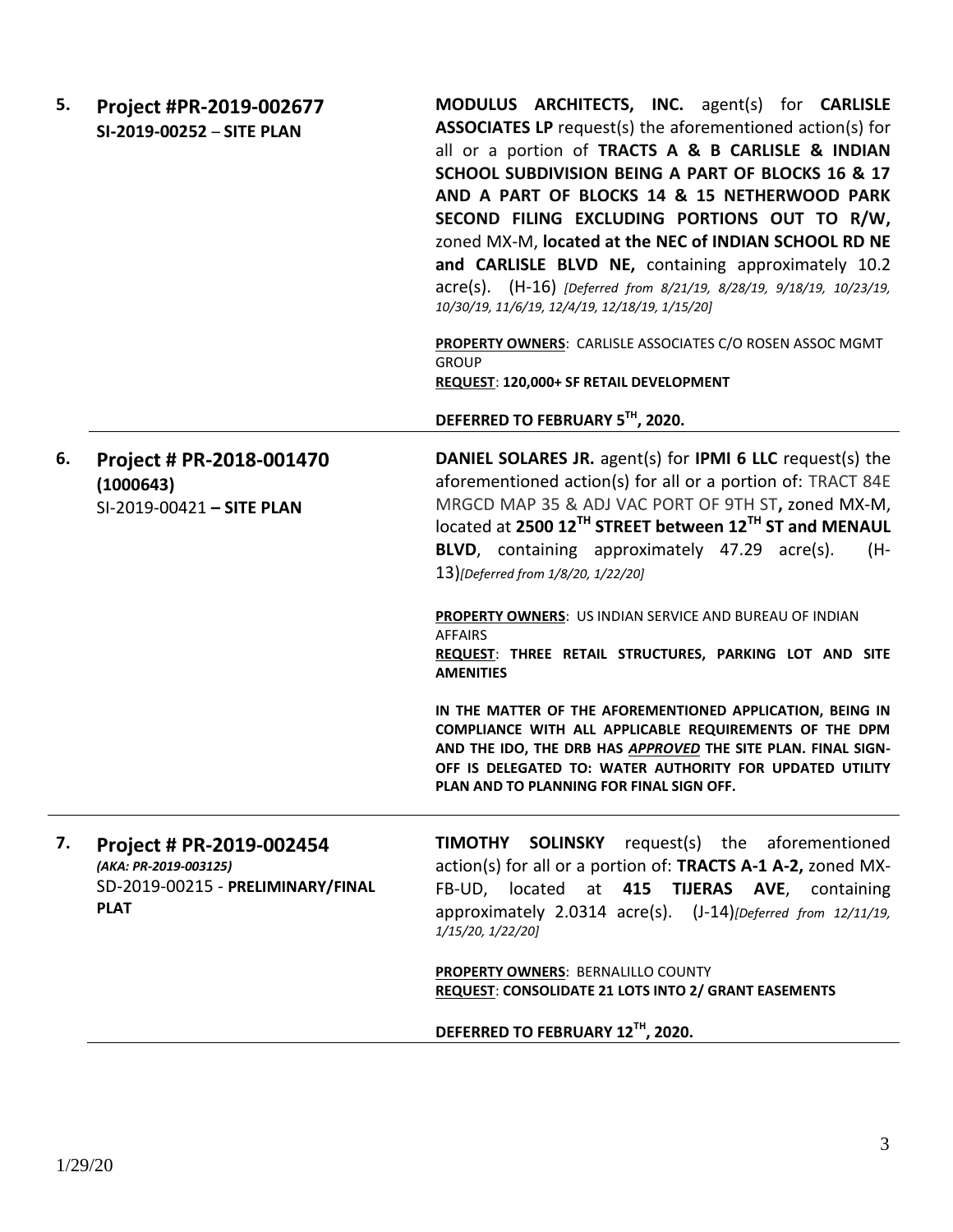**8. Project # PR-2019-002184 (1001993)** SD-2020-00027 **– PRELIMINARY/FINAL PLAT** SI-2019-00379 **– SITE PLAN CONSENSUS PLANNING, INC.** agent(s) for **GUARDIAN STORAGE** request(s) the aforementioned action(s) for all or a portion of: **TR G-1 PLAT OF TRACTS F-1 & G-1, ACADEMY PLACE SUBDIVISION,** zoned MX-L, located at **4909 JUAN TABO BLVD NE** between **OSUNA RD** and **MONTGOMERY BLVD**, containing approximately 2.3795 acre(s). (F-21)*[Deferred from 12/18/19, 1/15/20]* **PROPERTY OWNERS**: SL JUAN TABO LAND LLC **REQUEST**: **SITE PLAN FOR DEVELOPMENT ON A SITE UNDER 5 ACRES WITHIN 330 FEET OF MAJOR PUBLIC OPEN SPACE,** 

**PRELIMINARY/FINAL PLAT** 

**IN THE MATTER OF THE AFOREMENTIONED APPLICATION, BEING IN COMPLIANCE WITH ALL APPLICABLE REQUIREMENTS OF THE DPM AND THE IDO, THE DRB HAS** *APPROVED* **THE PRELIMINARY/FINAL PLAT. IN THE MATTER OF THE AFOREMENTIONED APPLICATION, BEING IN COMPLIANCE WITH ALL APPLICABLE REQUIREMENTS OF THE DPM AND THE IDO, THE DRB HAS** *APPROVED* **THE SITE PLAN. FINAL SIGN-OFF IS DELEGATED TO: HYDROLOGY FOR THE UPDATED GRADING AND DRAINAGE PLAN TO PLANNING FOR FINAL SIGN-OFF.**

## *MINOR CASES*

**9. Project # PR-2019-002607** SD-2020-00026 **- PRELIMINARY/FINAL PLAT**

**ARCH+ PLAN LAND USE CONSULTANTS** agent(s) for **JOHN O. PEARSON** request(s) the aforementioned action(s) for all or a portion of: **LOT 8-B PLAT OF LOTS 8-A & 8-B UNIT 1 ALVARADO GARDENS CONT 0.8967 AC,** zoned R-A, located on **RIO GRANDE BLVD** between **ARTESANOS CT** and **CAMPBELL RD**, containing approximately 0.8967 acre(s). (G-13)

**PROPERTY OWNERS**: JOHN D PEARSON **REQUEST**: **CREATE 2 LOTS FROM 1 EXISTING LOT**

**DEFERRED TO FEBRUARY 26TH, 2020**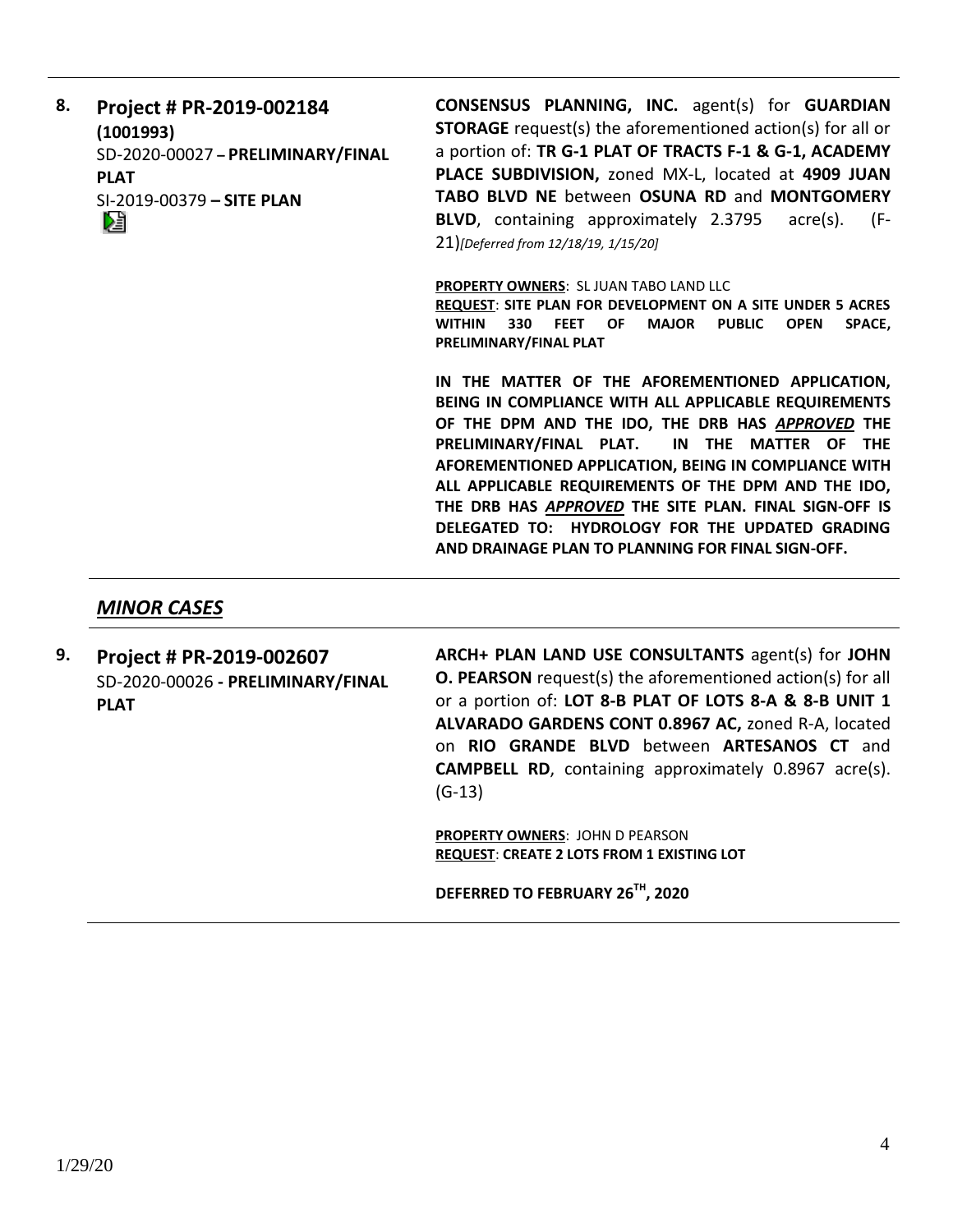| 10. | Project # PR-2019-003086<br>SD-2020-00025 - PRELIMINARY/FINAL<br><b>PLAT</b><br>N           | ARCH+ PLAN LAND USE CONSULTANTS agent(s) for MBFW<br><b>FAMILY LTD. PARTNERSHIP request(s) the aforementioned</b><br>action(s) for all or a portion of: LOT 6, BLOCK 4, SKYLINE<br>HEIGHTS, zoned MX-M, located at 10005 COCHITI RD SE,<br>containing approximately 0.6152 acre(s). (L-20)<br>PROPERTY OWNERS: MBFW FAMILY LTD PARTNERSHIP<br><b>REQUEST: LOT CONSOLIDATION 4 LOTS INTO 1 LOT</b><br>DEFERRED TO FEBRUARY 26TH, 2020.                                                                                                                                                                                   |
|-----|---------------------------------------------------------------------------------------------|-------------------------------------------------------------------------------------------------------------------------------------------------------------------------------------------------------------------------------------------------------------------------------------------------------------------------------------------------------------------------------------------------------------------------------------------------------------------------------------------------------------------------------------------------------------------------------------------------------------------------|
| 11. | Project # PR-2019-002651<br>SD-2020-00024 - PRELIMINARY/FINAL<br><b>PLAT</b>                | TIERRA WEST, LLC agent(s) for AIRPORT PARKING<br><b>KATHLEEN CHAVES</b> request(s) the aforementioned<br>action(s) for all or a portion of: PARCEL 2A BLK 4 PARK PLAT<br>OF LTS 1A, 1B, 2B IN BLK 3, PARCEL S 1A1, 1A2, 1B1 IN BLK<br>4, PARCELS 2A, 2B, 2C & 2D OF SUNPORT PARK CONT<br>48.6651 AC, zoned NR-BP, located at 1501 AIRCRAFT AV SE,<br>containing approximately 48.6651 acre(s). (M-15)<br><b>PROPERTY OWNERS: R &amp; B LLC</b><br>REQUEST: MINOR PRELIMINARY/FINAL PLAT<br>DEFERRED TO MARCH 4TH, 2020                                                                                                  |
| 12. | Project # PR-2019-002411<br>SD-2020-00022 - AMENDMENT TO<br><b>INFRASTRUCTURE LIST</b><br>¥ | PRICE LAND DEVELOPMENT GROUP (SCOTT STEFFEN)<br>agent(s) for <b>SUCCESS LAND HOLDINGS, LLC</b> request(s) the<br>aforementioned action(s) for all or a portion of: TRACT<br>A-1-A, TRACT B-1, ANDERSON HEIGHTS UNIT 4, zoned PC<br>& R-1A, located on 118 <sup>TH</sup> STREET SW and AMOLE MESA<br><b>AVENUE SW</b><br>and COLOBEL AVE SW,<br>containing<br>approximately 82.93 acre(s). (N-8)<br><b>PROPERTY OWNERS:</b> SUCCESS LAND HOLDINGS LLCC/O PRICE LAND &<br>DEVELOPMENT GROUP INC<br>REQUEST: AMENDMENT TO EXISTING INFRASTRUCTURE LIST<br>THE AMENDMENT TO THE INFRASTRUCTURE LIST WAS<br><b>APPROVED.</b> |

## *SKETCH PLAT*